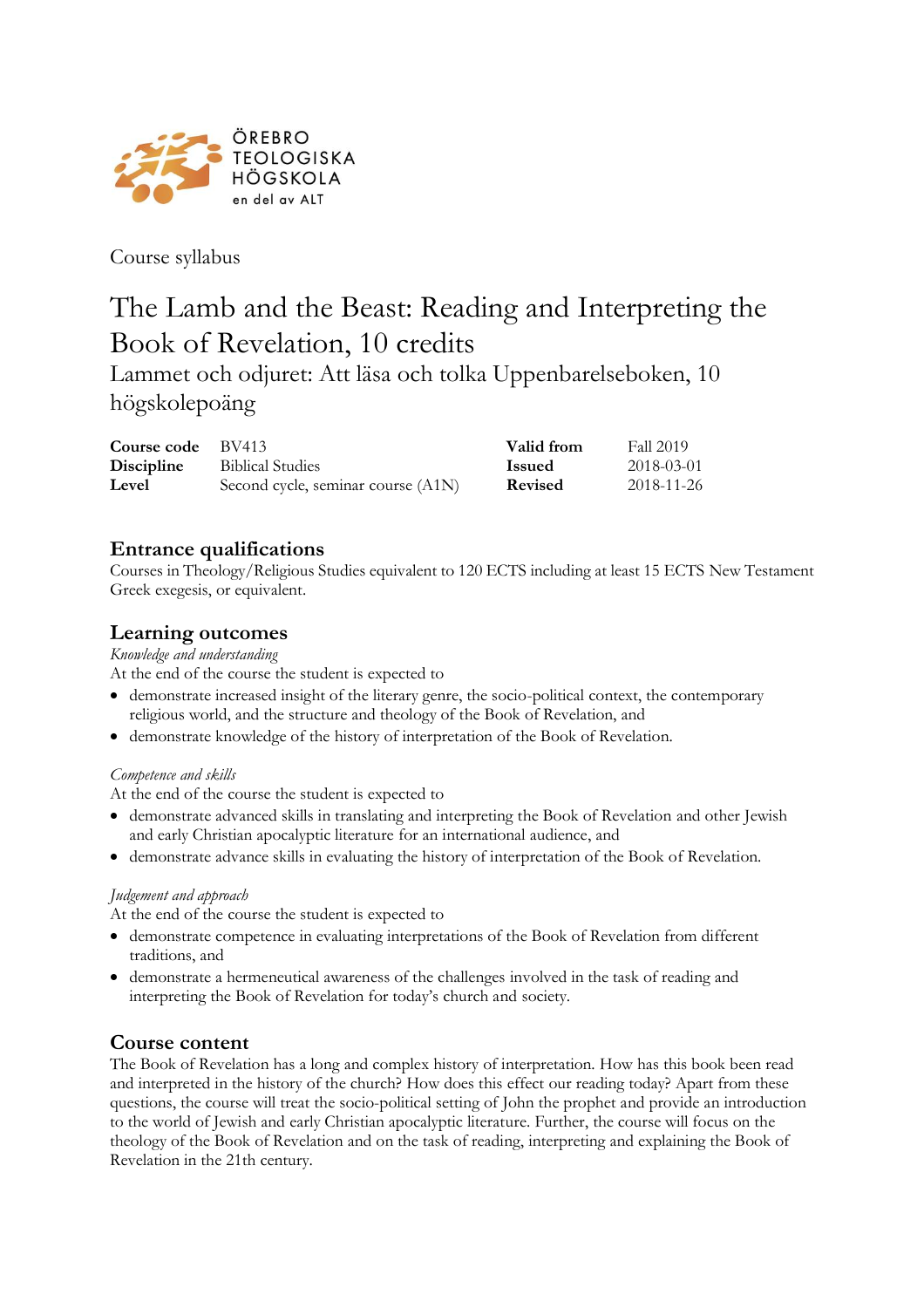## **Course work**

Lectures, literature seminar, and a written paper.

## **Assessments**

Theological essay on a central theme in the Book of Revelation (5 credits)

Hermeneutical essay on the relevance of the Book of Revelation for today or a pedagogical essay on teaching the Book of Revelation in a church context (2 credits)

Translations from the Greek text of Revelation and other Jewish and Christian apocalyptic literature (2 credits)

Short review of a commentary (1 credit)

# **Grading Scale**

Passed with distinction (VG), Passed (G) or Failed (U).

# **Comments**

## **Required reading**

Bauckham, Richard. 1993*. The Theology of the Book of Revelation*. Cambridge University Press.

Gorman, Michael J. 2011. *Reading Revelation Responsibly: Uncivil Worship and Witness – Following the Lamb into the New Creation.* Eugene: Cascade Books.

Kraybill, Nelson J. 2010. *Apocalypse and Allegiance: Worship, Politics, and Devotion in the Book of Revelation*. Grand Rapids: Brazos Press.

#### *Articles (ca 70 pp.)*

- Blount, B.K. 2000. Reading Revelation Today: Witness as Active Resistance. *Interpretation* 54: 398–412. Craddock, Fredrick B. 1986. Preaching the Book of Revelation. *Interpretation* 40: 270–282.
- Hanson, P.D. et al. 1992. Apocalypses and Apocalypticism. *Anchor Bible Dictionary*, vol 1: 279–291. New York: Doubleday.
- Yarbro Collins, Adela. 1986. Reading the Book of Revelation in the Twentieth Society, *Interpretation* 40: 229–242.

#### *Commentary reading (300 pp.):*

Aune, David E. 1997–98. *Revelation*. 3 vols. WBC 52A-C. Dallas: Word Books Publications.

Beale, Gregory K. 1998. *The Book of Revelation*. NIGTC. Grand Rapids, MI: Eerdmans.

Beale, Gregory K. with D.H. Campbell. 2015. *Revelation: A Shorter Commentary*. NIGTC. Grand Rapids, MI: Eerdmans.

Beasley-Murray, George R. 1981. *Revelation*. NCB. Grand Rapids: Eerdmans.

Caird, G.B. 1987. *The Revelation of St John the divine.* BNTC. London: A & C Black.

Ford, Josephine M. 1975. *Revelation.* AB. New York: Doubleday

Keener, Craig S. 1999. *Revelation.* NIVAC. Grand Rapids: Zondervan.

Ladd, George E. 1978. *A Commentary on the Revelation of John*. Grand Rapids, MI: Eerdmans.

Mounce, Robert H. 1998. *The Book of Revelation*. Revised edition. NICNT. Grand Rapids: Eerdmans.

Resseguie, James L. 2009. *The Revelation of John: A Narrative Commentary.* Grand Rapids: Baker.

Smalley, Stephen. 2005. *The Revelation of John: A Commentary on the Greek Text of the Apocalypse*. InterVarsity Press.

Thomas, J.C. och Frank D. Matera. 2016. *Revelation*. Two Horizons New Testament Commentary. Grand Rapids: Eerdmans.

#### *Reference literature*

Barnett, Paul. 1989. *Apocalypse Now and Then. Reading Revelation Today*. Anglican Information Office.

Barr, D.L., red. 2003. *Reading the Book of Revelation. A Resource for Students*. Society of Biblical Literature.

Bauckham, Richard. 1993. *The Climax of Prophecy. Studies in the Book of Revelation*. Edinburgh: T & T Clark.

Carey, G. 2005. *Ultimate Things: An Introduction to Jewish and Christian Apocalyptic Literature*. Atlanta: Chalice Press.